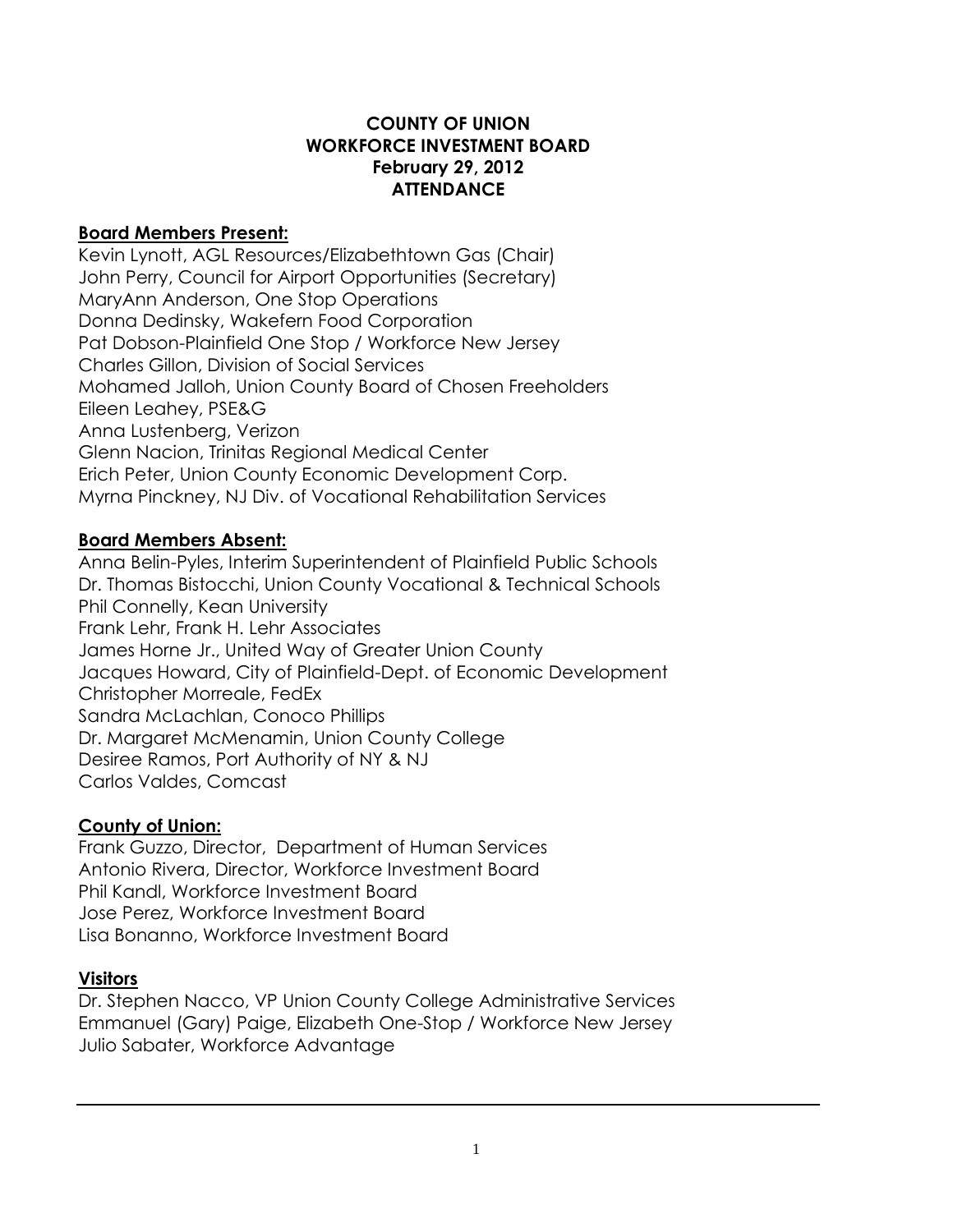# **COUNTY OF UNION WORKFORCE INVESTMENT BOARD**

9:00 A.M. Wednesday, February 29, 2012 A/B Room, Liberty Hall Corporate Center, Union, NJ

### **I. Call to Order**

The meeting was called to order by Chairman Kevin Lynott at 9:05 am.

# **II. Roll Call**

Philip Kandl read the roll call and the Open Public Meetings Act Statement.

# **III. Approval of October 6, 2011 Meeting Minutes**

A Motion was made to approve the October 6, 2011 Minutes: it was seconded and carried.

# **IV. Committee Reports:**

# **Adult Education & Literacy Committee**

Dr. Nacco reported that the WIB has supported Adult Basic Literacy Education for the past twelve (12) years. There are two primary goals to the program: help residents improve their skills to get jobs (60% of participants surveyed were unemployed) and possibly matriculate into post secondary education (degree programs). UCC is the lead agency for the WIB Title II Adult Education ABLE Plus Consortium which has as its members: Workforce Advantage, Literacy Volunteers of America, Linden Board of Education, Elizabeth Board of Education, and the Union County Vocational Technical Schools.

Dr. Nacco provided an update of the ABLE Plus Consortium. As of the first half of the year, the Consortium has served 1,465 individuals, with a waiting list of 2,000. The services include English as a Second Language (ESL) and Adult Basic Education (ABE). The demographic breakdown of students: 65% are female and 72% are non English speaking. ESL is the single largest educational component of the program. The 1,465 individuals served represents 90% of the contracted service level.

# **Disabilities Issues Committee**

Ms. Myrna Pinckney reported that a steering committee consisting of Ms. Pinckney, Director, NJ Division of Vocational Rehabilitation Services, Charles Newman, Director, UC Office of Disabilities, and Philip Kandl, WIB staff met Thursday, February 2<sup>nd</sup> to discuss initiatives and goals for Year 2012. The steering committee will meet on March  $7<sup>th</sup>$  to refine a draft agenda for the April 12<sup>th</sup> meeting. The committee anticipates meeting the second Thursday bimonthly.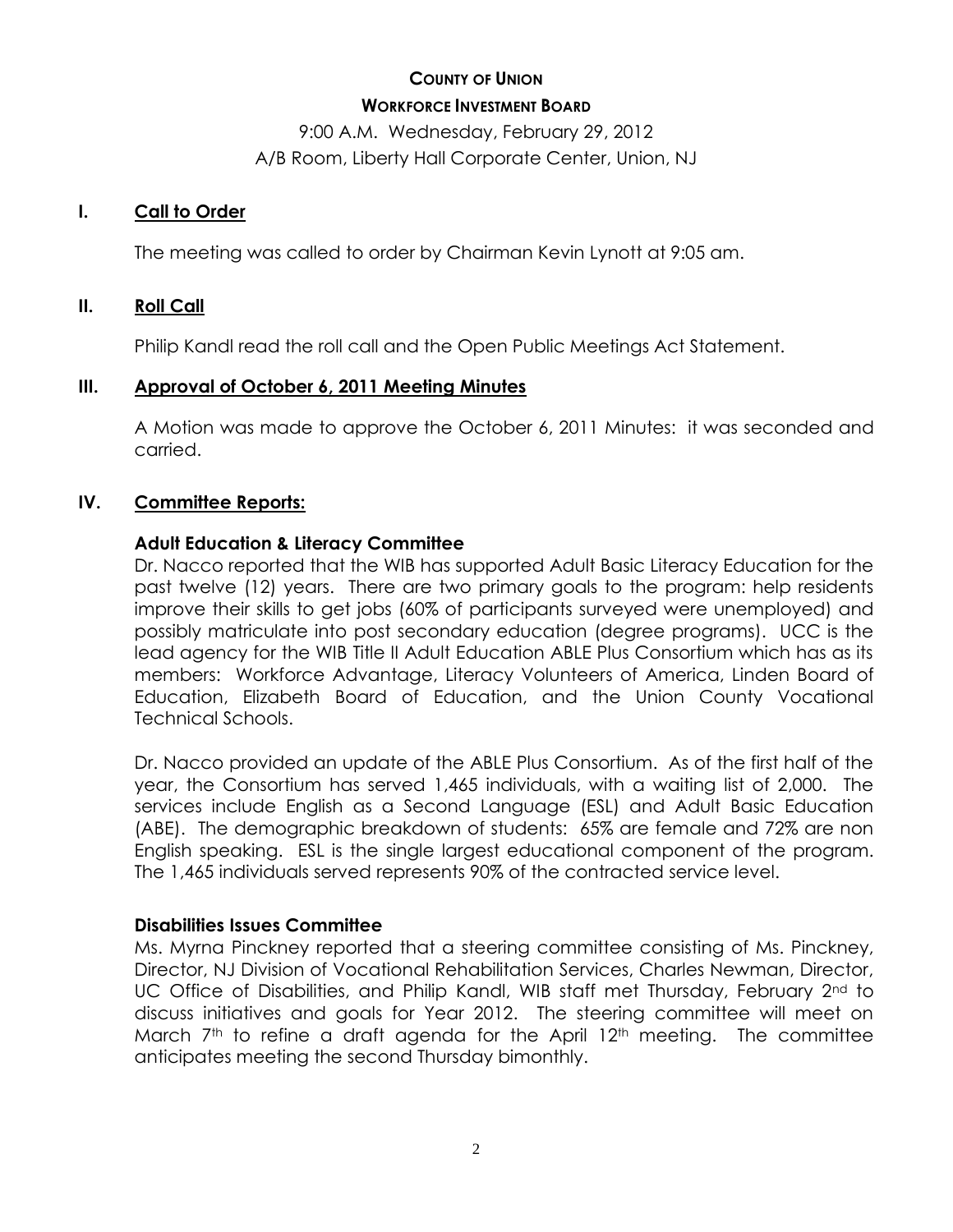### **One-Stop**

A One-Stop report was included in the meeting package. Ms. Maryann Anderson, Director, One-Stop Operations, stated that the report was a snapshot of the different programs and services that the One-Stop was involved with over the past six (6) months. Ms. Anderson thanked Pat Dobson and Gary Paige, Workforce New Jersey Managers and Ms. Myrna Pinckney for their assistance and support. Ms. Anderson highlighted the major initiatives of the One-Stop:

*Re-Design of General Assistance Client Flow* - The One-Stop redesigned the Work First New Jersey General Assistance client flow that occurred in July 2011. The New Jersey Administrative Code was changed that altered the process for General Assistance clients to receive public assistance benefits. Now, all General Assistance clients must register with the One-Stop and participate in a Job Search activity for twenty-eight (28) days as a condition of approval for cash assistance. General Assistance clients must participate in a self directed job search prior to approval of public assistance.

*Community Resource Day* - Ms. Anderson reported that the One-Stop co-hosted the Plainfield Housing Authority's 4th annual Community Resources Day in September. It was very successful, whereby residents received information regarding county and local programs and services.

*Veterans Job Fairs* - The Elizabeth and Plainfield One-Stop Career Centers hosted job fairs for veterans various times throughout the year.

*Northern NJ Health Professions Consortium* – The One-Stop collaborated with Union County College and the Northern New Jersey Health Professions Consortium to recruit and enroll over 118 county residents in medical training programs. Training is provided by a \$ 5 MM statewide grant to county colleges.

*Re-Entry -* to assist ex-offenders to find employment and services.

**Small Business Workshop Series –** a series of workshops entitled "Small Business Certification" were offered in cooperation with the Small Business Administration and NJ Department of Labor & Workforce Development

**Transportation Logistics, Distribution (TLD) -** One-Stop staff are scheduled to be trained as local office experts, knowledge of employment opportunities in the TLD industry*.*

*Hurricane Irene Disaster Assistance –* One-Stop assisted county residents that had been displace or suffered damage as a result of the hurricane. Over 3,000 residents visited the Plainfield and Elizabeth One-Stop Offices as well as the county Division of Social Services.

**Point in Time-Homeless Count –** One-Stop staff assisted with the count. Frank Guzzo explained that the federal government sets a day every few years to count the number of homeless people / families. Of particular concern is the children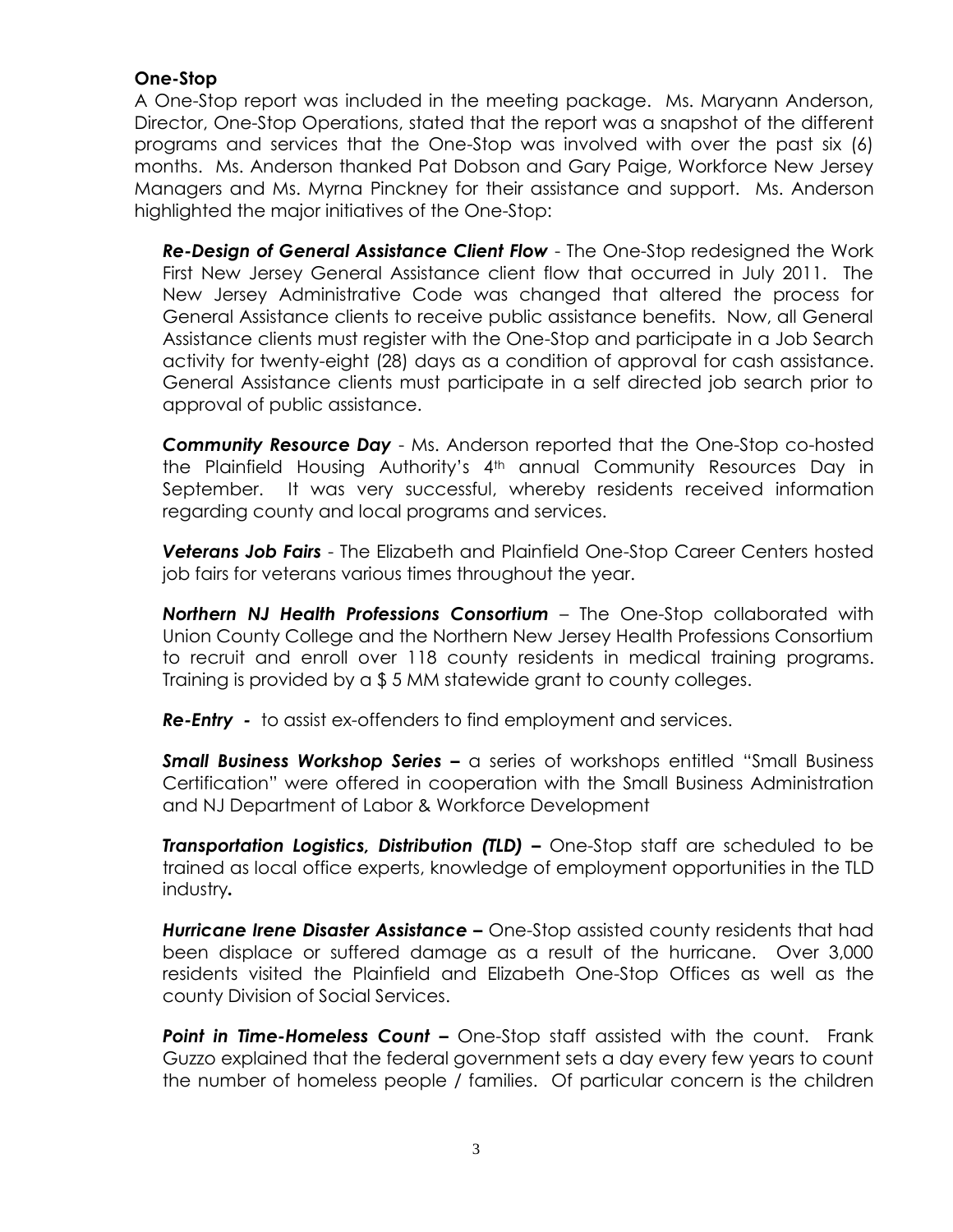affected by homelessness. There are over 2,000 homeless individuals in the county. It is a chronic problem; many individuals remain homeless year after year.

*Cinderella's Closet –* The One-Stop provides clothing to needy individuals that include coats and dress clothes. Clothing is provided through donations of employers and individuals.

#### **Youth Investment Council**

No report was given.

### **V. WIB Recertification Process**

Kevin Lynott reported that he and Antonio Rivera attended a NJ State Employment & Training Commission (SETC) meeting regarding the WIB Recertification Process. Mr. Lynott reported that the Workforce Investment Board would have to significantly change the way it does business to be compliant with recently passed New Jersey legislation.

Mr. Antonio Rivera stated that the function of the Workforce Investment Board is to address policy issues in coordination and collaboration with the Local Chief Elected Officials, in Union County it is the Board of Chosen Freeholders. The WIB requires greater engagement from the private sector to determine policies in regard to allocation of resources. The private sector sets policies to ensure that funding managed by the County match the employment opportunities in the community. The state has recently adopted laws that have impacted how the WIB and the County conducts workforce development programs and services.

Mr. Rivera directed the members' attention to the SETC document, *"Roles of a Local Workforce Investment Board: Key Areas for Action."* Mr. Rivera underscored key responsibilities for Workforce Investment Boards and Local Chief Elected Officials. Please see attached document, *"Roles of a Local Workforce Investment Board: Key Areas for Action"* with special attention to the highlighted areas.

The Board discussed how to move forward to implement the SETC guidelines.

#### **New Business**

Chairman Kevin Lynott welcomed Mr. Mohamed Jalloh as the new Freeholder Liaison to the WIB.

Dr. Stephen Nacco announced Union County College's support of the Board of Chosen Freeholders economic development initiative "Union County Means Business." Union County College at the Elizabeth Campus is developing a Career Services Center in the Kellogg Building located on West Jersey St. The Career Services Center is for local businesses looking for students for internships and externships. It will function as a single place for business services.

Ms. Donna Dedinsky announced that Wakefern Food Corporation will offer seventy (70) internships for the summer. The requirements and job descriptions are available